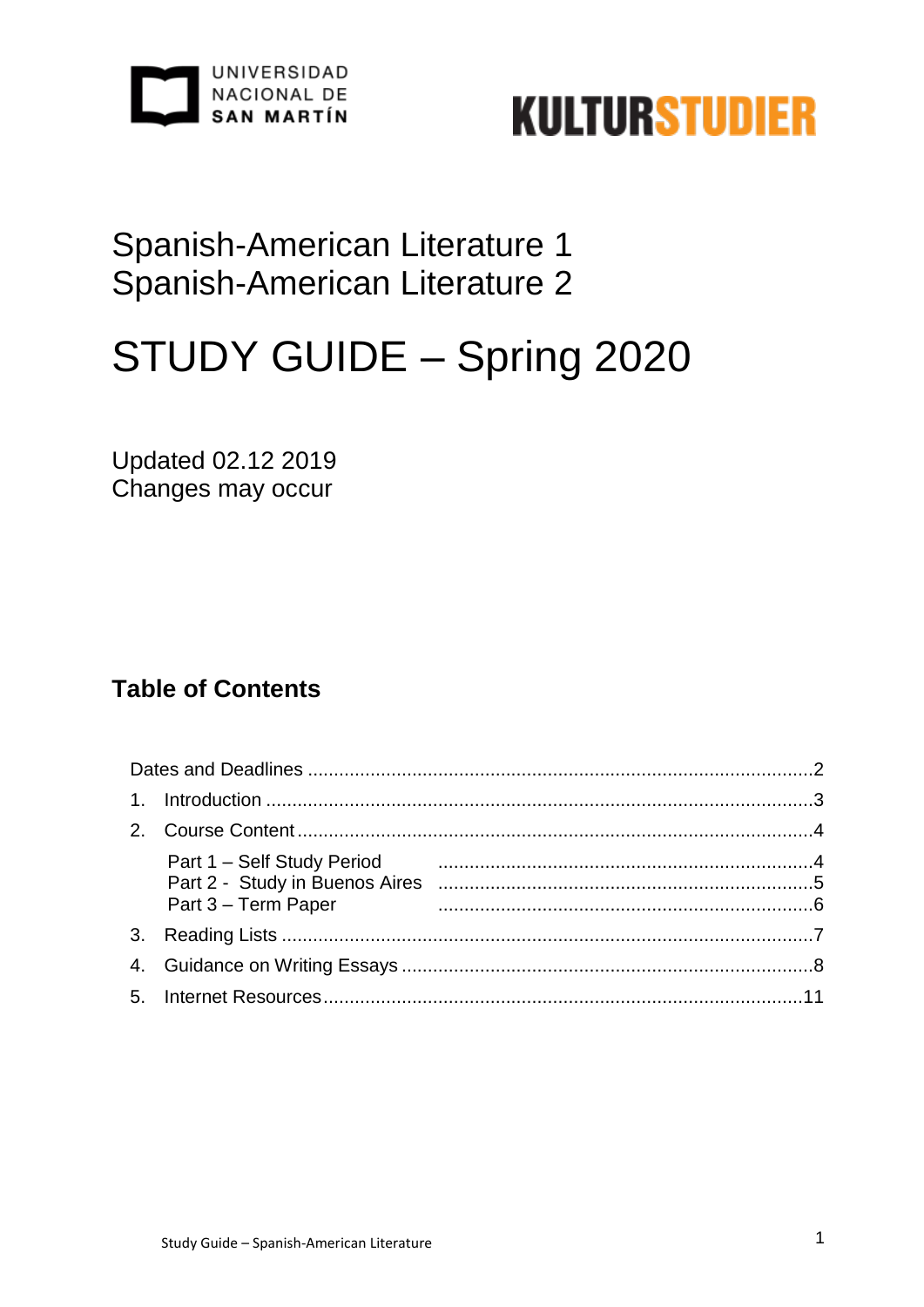## **Dates and Deadlines**

| Week           | <b>Dates</b>       | <b>Academic activity</b>                           | <b>Exams and deadline Papers</b> |
|----------------|--------------------|----------------------------------------------------|----------------------------------|
| $\mathbf{1}$   | 13 Jan - 7 Feb     | Self-studies                                       | Deadline self-study papers       |
| $\overline{2}$ |                    |                                                    | Philosophy 7 Feb                 |
| 3              |                    |                                                    | CSR 7 Feb                        |
| $\overline{4}$ |                    |                                                    |                                  |
| $\mathbf{1}$   | 10 Feb - 29<br>May | Lecture, seminars,<br>workshops, writing<br>papers | Diagnostic test Spanish          |
| $\overline{2}$ |                    |                                                    |                                  |
| 3              |                    |                                                    |                                  |
| $\overline{4}$ |                    |                                                    |                                  |
| 5              |                    |                                                    |                                  |
| 6              |                    |                                                    | Mid term exam History            |
| $\overline{7}$ |                    |                                                    |                                  |
| 8              |                    |                                                    |                                  |
| 9              |                    |                                                    |                                  |
| 10             |                    |                                                    |                                  |
| 11             |                    |                                                    | Paper History 24 April           |
| 12             |                    |                                                    |                                  |
| 13             |                    |                                                    | Paper CSR 8 May                  |
|                |                    |                                                    | Paper Philo 8 May                |
| 14             |                    |                                                    | Spanish writing skills 11-15 May |
| 15             |                    |                                                    | Paper Lit 22 May                 |
| 16             |                    |                                                    | Spanish grammar 28 May           |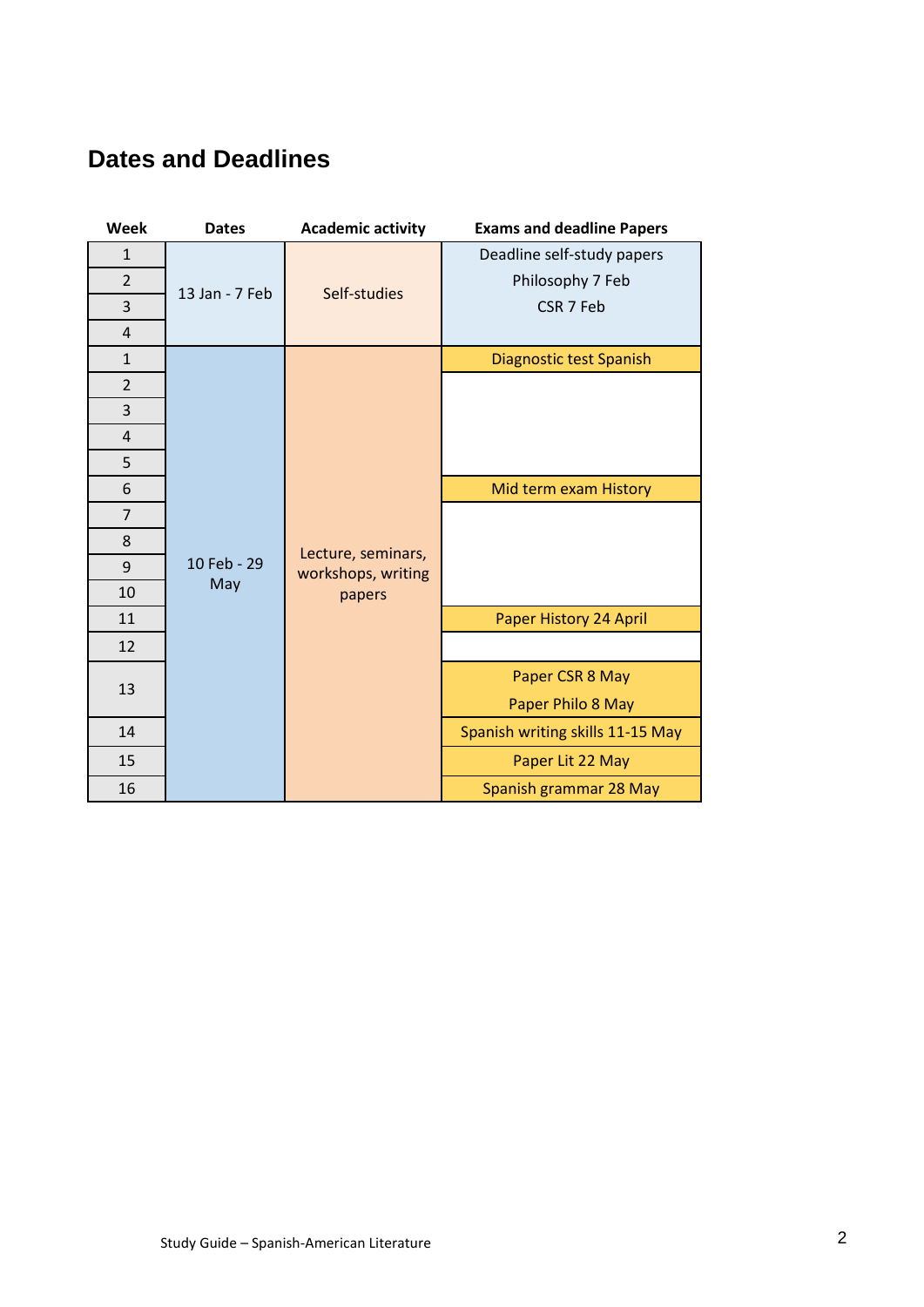## **1. Introduction**

This Study Guide is a supplement to the Course Description. It will give information about the course and advice on how best to study and carry out the different tasks.

Studying in Argentina gives you an excellent opportunity to engage with the country and its people. The course will give an introduction to Spanish-American Literature, with a regional focus on Argentina.

If you have any academic questions, please contact Monica Nardelli [nardellikulturstudier@gmail.com](mailto:nardellikulturstudier@gmail.com)

All other inquiries, please contact our office in Oslo, [mail@kulturstudier.no](mailto:mail@kulturstudier.no) or tel:+47 22358022.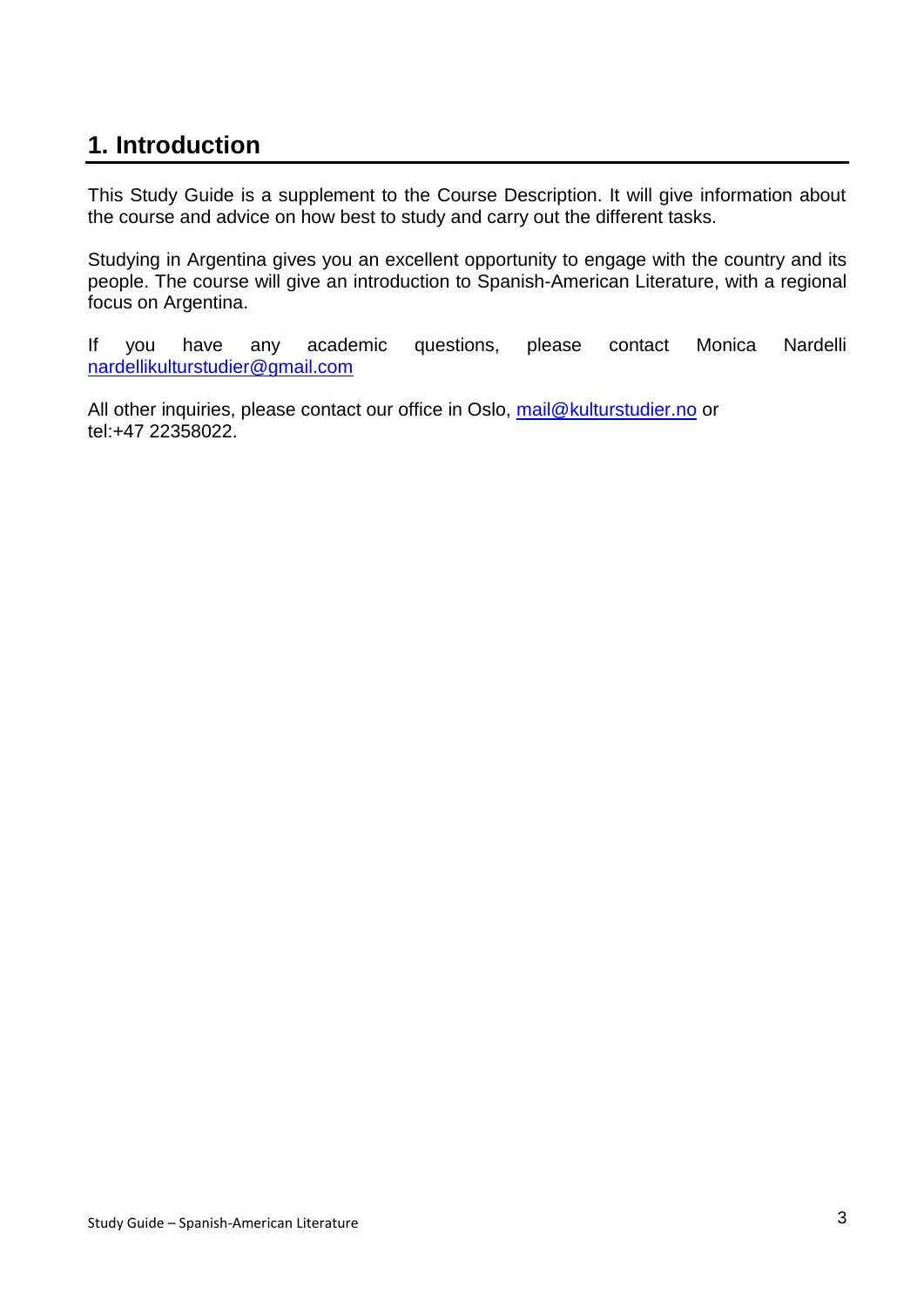## **2. Course Content**

This section provides information about the different sections of the course and guidance on how the students should work in collaboration with each other and the teachers. As part of the course, students will complete one paper before the program starts in Buenos Aires, and the students hand in the home exam after the classes have finished in Buenos Aires.

### **Part 1 – Self-Study Period**

Most of the teaching will take place in Buenos Aires, but the learning should start before that, and the program starts with five weeks of self-studies. It is vital that you use these weeks well in order to follow the progression of the program once the classes start in Argentina. It is expected that you make yourself well acquainted with the curriculum during this period. You will get more out of the lectures if you have looked at the material beforehand, and a slow start to the semester will make the stay unnecessary overloaded with work.

Before the studies in Buenos Aires, students taking Spanish-American Literature 1 are expected to read:

- 1. Henrnan Cortes: "Letters or despatches to the emperor Charles V"
- 2. Friar Bartolome de las Casas: "*A Short Account of the Destruction of the Indies"*
- 3. Bernal Diaz del Castillo: "The True History of the Conquest of New Spain"

Students taking Spanish-American literature 2 are expected to read extracts from the following works in the compendium:

- 1. Domingo Faustino Sarmiento: "Facundo"
- 2. Eduardo Gutierrez: "Juan Moreira"
- 3. José Hernández: "Martin Fierro"
- 4. Ricardo Gûiraldes: "Don Segundo sombra"
- 5. Rafael Obligado: "Santos Vega"

All texts are included in the compendium that you may download from [www.kulturstudier.org](http://www.kulturstudier.org/) before the self-study period starts. In addition to these texts, you will receive a lecture from your professors that you must study attentively.

Self-studies can be a challenge. It requires discipline to spend enough time reading and reflecting, but it will also help you develop an individual understanding of your curriculum. If you have questions, lecturers will be available to answer them during these five weeks.

The course in Spanish-American literature looks at a variety of texts from the Discovery of the New World up until the present, and you will learn about the cultural and historical context of the texts during the lectures and seminars.

These texts are included in the compendium that you will receive before the self-study period starts. In addition to these texts, you will receive a lecture from your professors that you must study attentively.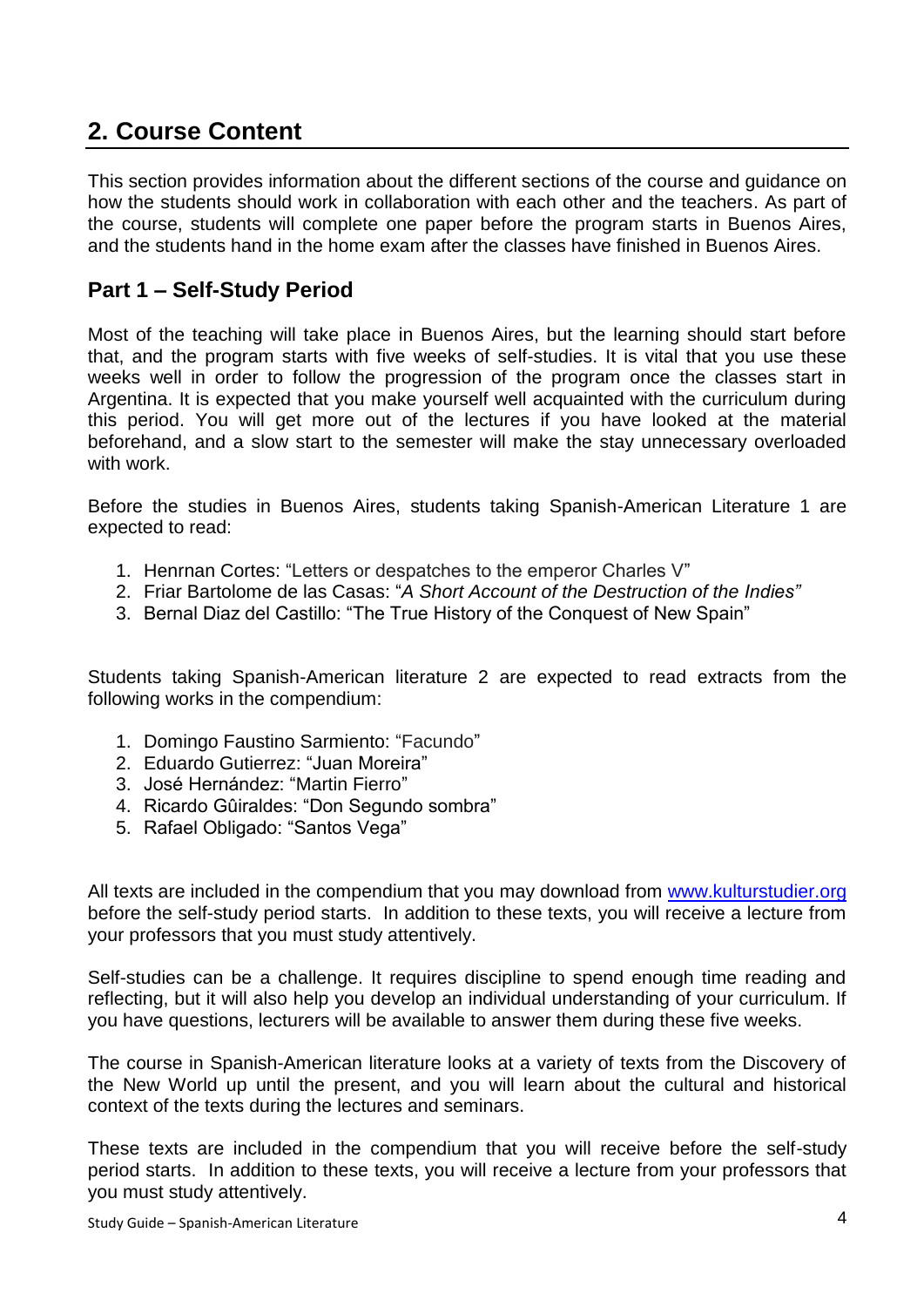Self-studies can be a challenge. It requires discipline to spend enough time reading and reflecting, but it will also help you develop an individual understanding of your curriculum. If you have questions, lecturers will be available to answer them during these five weeks.

The course in Spanish-American literature looks at a variety of texts from the Discovery of the New World up until the present, and you will learn about the cultural and historical context of the texts during the lectures and seminars.

#### **Part 2 - Studies in Argentina**

The largest advantage of studying Spanish-American literature in Buenos Aires is that you study and live in the area you read about in many of the literary text and where the language is being spoken. We have the possibility to gain a positive influence from the social arena. The contact with your neighbours will become easier the more Spanish you learn, and your understanding of Argentina and the rest of the continent becomes greater by reading literary texts from the region. In addition, your lecturers will be available throughout the program, something that will give you a closer academic follow-up. You will also be a part of a small student body that can make the learning easier and create a common involvement.

#### **Lectures**

During the lectures, the most important parts of the course will be discussed. You will get an introduction to literary analysis and will be lectured in the most important literary topics on the course. The authors in the course literature will be discussed in a literary historical context, and some of the most important directions in the Spanish-American literature since the Spanish discovery will be presented. The lectures will give you the necessary knowledge to analyze the texts on the reading list. The lectures will be given by our local teachers, from the University of San Martín, and they will be available for questions throughout the semester. We strongly recommend the students to purchase the books for the course before going to Buenos Aires, as the texts can be difficult to find there.

The compendium with the poems, short stories and essays will be available at [www.kulturstudier.org](http://www.kulturstudier.org/) before the course starts.

#### **Tutorials**

The tutorials will focus on analysis of the individual texts. In these groups, the students will play a vital role. You will either individually or in groups present texts from the course literature for the rest of the group, and these presentations will be the foundation for later discussions. The aim is that you use what you have learnt during the lectures as a starting point, and incorporate that into the discussions on the seminars. By taking an active part during the teaching, you will have to use the course literature independently and this method gives you skills in literary analysis from an early point in the course.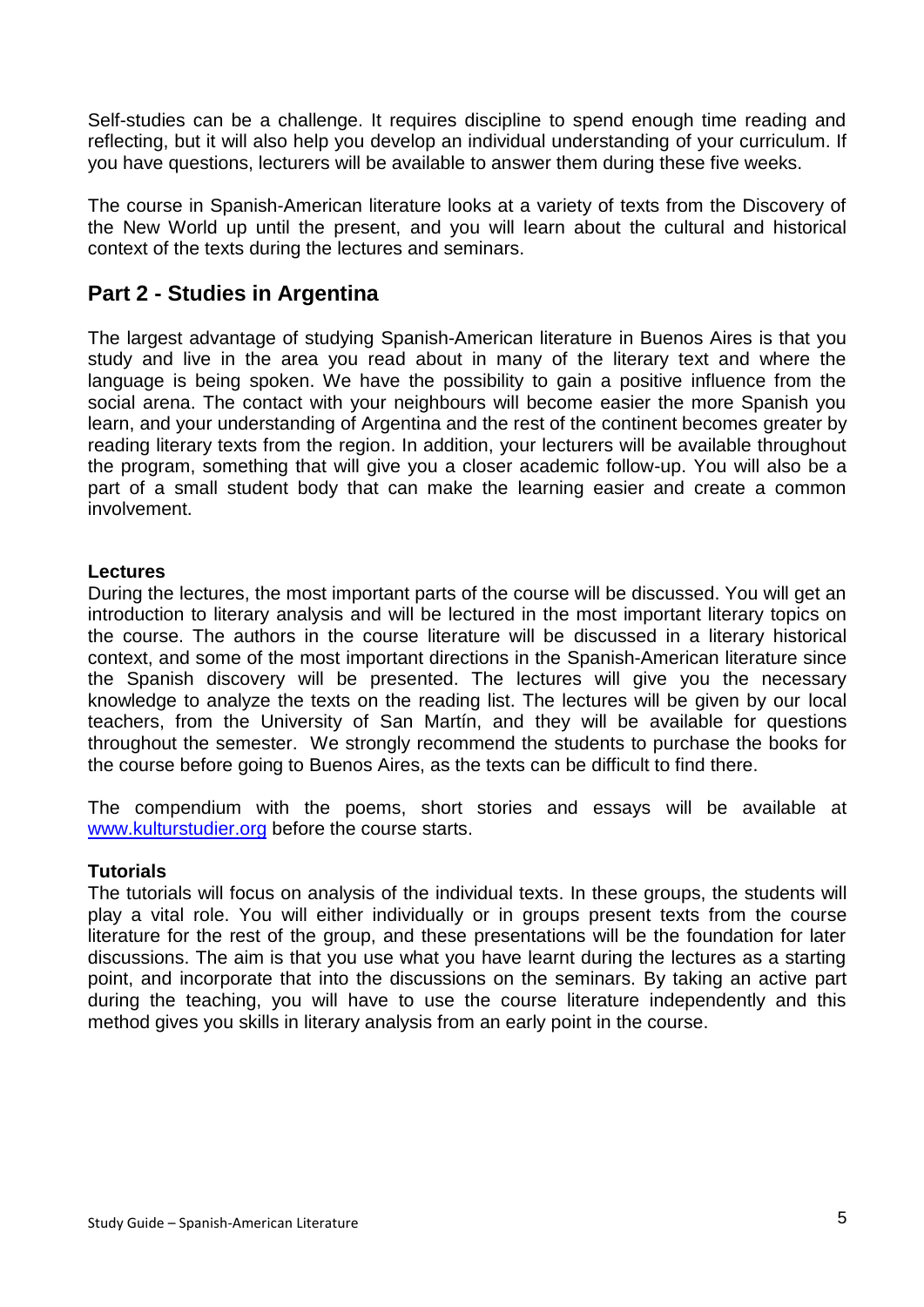#### **Part 3 – Term Paper**

The Term Paper must be handed in latest 22<sup>nd</sup> May (dates may be changed). For students taking *Spanish-American literature 1* the exam should be 2800 words (+/- 10%) something which is equivalent to six to eight pages, for students taking *Spanish-American literature 2* the exam should be 2000 words (+/- 10%). Students of the Spanish-American Literature 1 should write the paper in English, and students of Spanish-American Literature 2 should write the paper in Spanish.

**Student Requirement Assignment - Term Paper** 

**Deadline 22<sup>nd</sup> May** 

- **Term Paper**
- **Graded**
- **2.800 words (+/- 10%) for** *Spanish-American Literature 1*
- **2.000 words (+/- 10%) for** *Spanish-American Literature 2*
- **Times New Roman, 12 point, 1,5 line spacing, 3cm margin (left and right). This equals approximately 400 words per page**
- Handed in latest 22<sup>nd</sup> May

#### **Grading Scale**

| <b>Description</b>            | Percentage                            |
|-------------------------------|---------------------------------------|
| 10 (A) Excellent              | 100-95                                |
| 9 (A-) Very Good              | 94-89                                 |
| 8<br>(B) Good                 | 88-83                                 |
| 7 (B-) Above Average          | 82-77                                 |
| 6 (C) Average                 | 76-71                                 |
| 5 (C) Below Average           | 70-65                                 |
| 4 (D) Lowest Passing<br>Grade | 64-60                                 |
| F Failure                     | $59-0$                                |
| W Officially withdrawn        | Academic Advisor's approval           |
| Incomplete                    | Only with Academic Advisor's approval |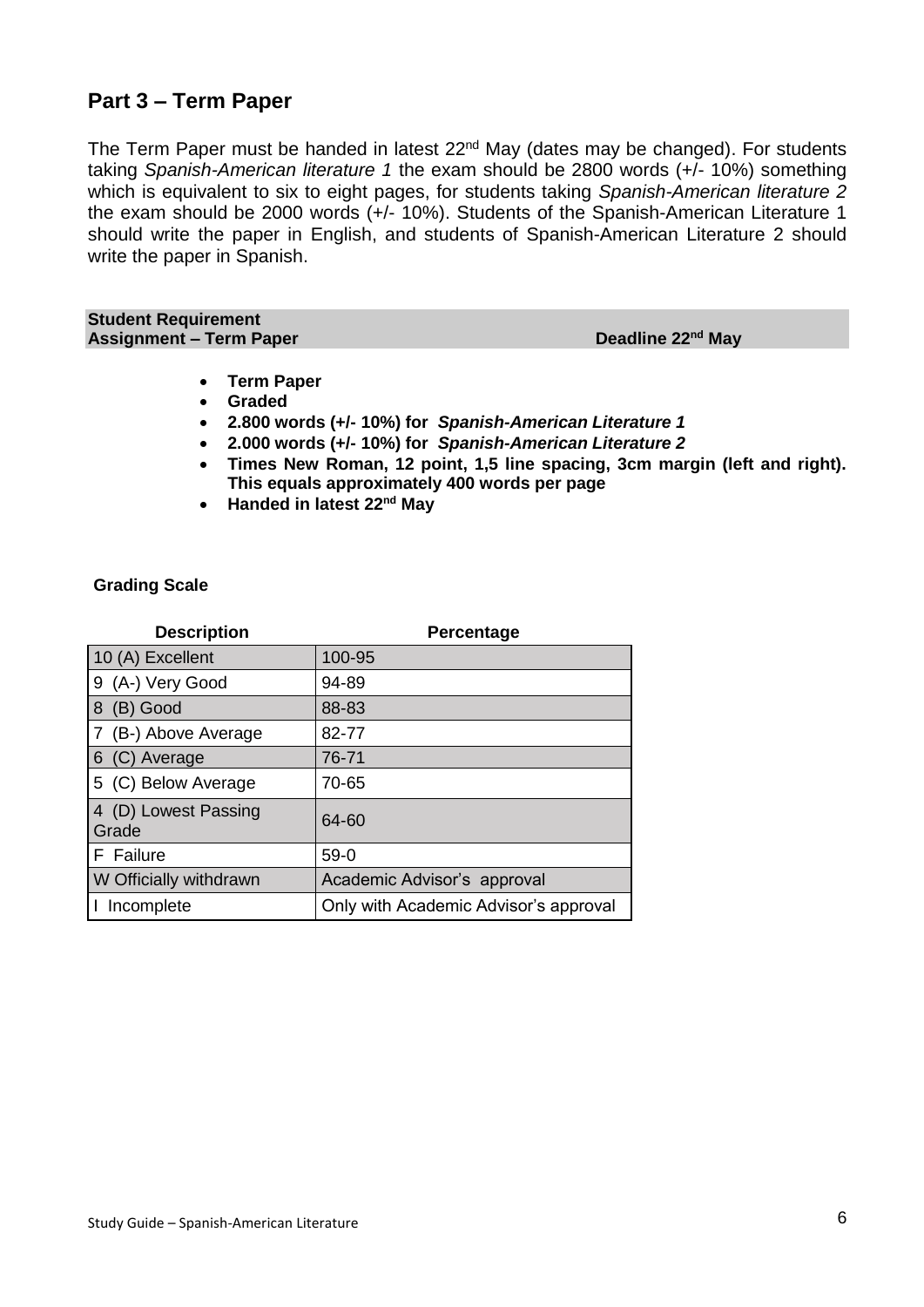## **3. Reading List**

#### **Spanish-American Literature 1**

You only need to buy one book for Spanish-American Literature 1:

Pedro Lemebel, My Tender Matador: A Novel (novel) ( ISBN-10: 0802141870/ ISBN-13: 978-0802141873)

The following book is optional:

Echeverría, Esteban, The Slaughteryard. ( ISBN-10: 0007346735 / ISBN-13: 978- 0007346738)

In addition, there will be compendiums available at [www.kulturstudier.org](http://www.kulturstudier.org/)

#### **Spanish-American Literature 2 (in Spanish):**

You need the following book for Spanish-American Literature 2:

García Márquez, Gabriel: La triste y increíble historia de la cándida Eréndira y su abuela desalmada, ISBN-13: 978-8497592369

In addition, there will be compendiums available at [www.kulturstudier.org](http://www.kulturstudier.org/)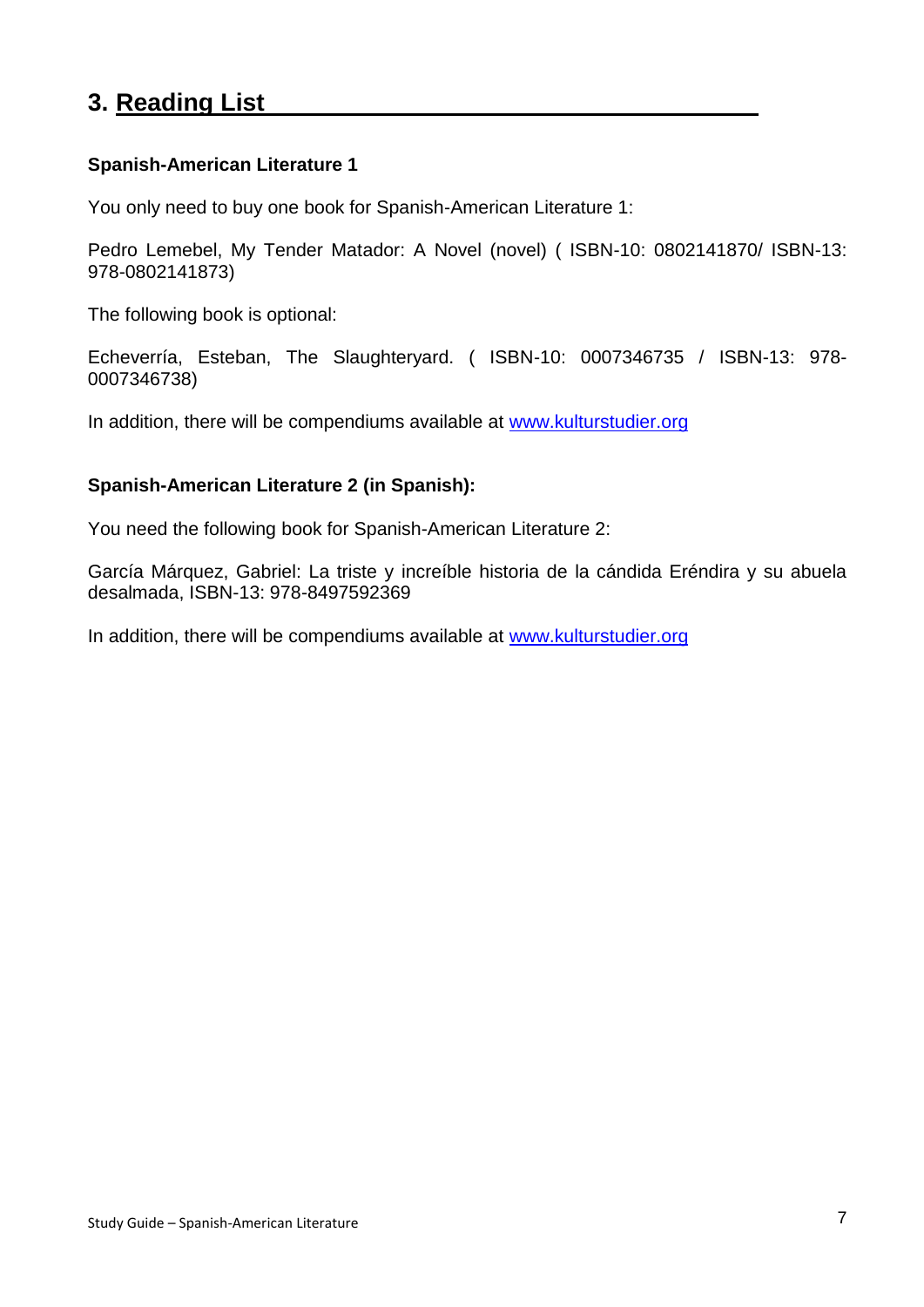## **4. How to write academic texts**

The exam on the literature course is a home exam, and for some of you this will be the first academic essay you write. The following paragraphs will hopefully help you prepare for the exam and facilitate your:

- Reading and understanding of the course literature and other relevant information.
- Critical reflection around the topics the course addresses.
- Knowledge of academic writing.

Even if it is not expected that you come up with new and original answers in literary research, there are formative ways how an exam should be written. These guidelines are the same as the normal standards for academic texts written at tertiary institutions.

These guidelines can be split into five main topics:

#### **1. Define the topic, the intention and structure for the exercise already in the introduction, and keep your promise.**

Regardless of what kind of academic text you are writing you should always start on the introduction. This is where you first introduce the topic of the text. Afterwards you should define the questions you want to answer. The questions you ask and the intentions of asking them should be well defined and realistic. At the end of the introduction you can give an overview of the structure for the text, and this involves giving and overview of what is to come in the text and how you will answer your questions you ask. This structure should be:

- An introduction (which you have already explained)
- A main section where you present your material, discuss the result in regards to the topic and the questions you asked in the introduction (this part is often split into smaller chapters)
- A conclusion where you sum up your material and draw conclusions.

We advise you to start the exercise by giving a short statement on how you understand the task given and how this will impact your answer to the exam. When you have defined the topic, the intention and the structure of the exam it is important to stick to this for the rest of the text. You have the right to guidance from a teaching staff during the writing period and we suggest you make use of this offer.

#### **2. Systematize your material**

To have order in your text is vital for the quality of your exam and to make it easy to read and understand the different points you are arguing. (By "your material" we mean the different viewpoints, theories or empirical examples you will use to answer the task). There is no right way of doing this, but it is important that you throughout the text give the reader an explanation of why you are doing the things you do. Every time you introduce a new idea or a new example you need to ask yourself: Is it understandable for the reader why this is being introduced here? If you cannot give a clear yes to that answer you should edit the text.

#### **3. Discuss your result and come up with a conclusion**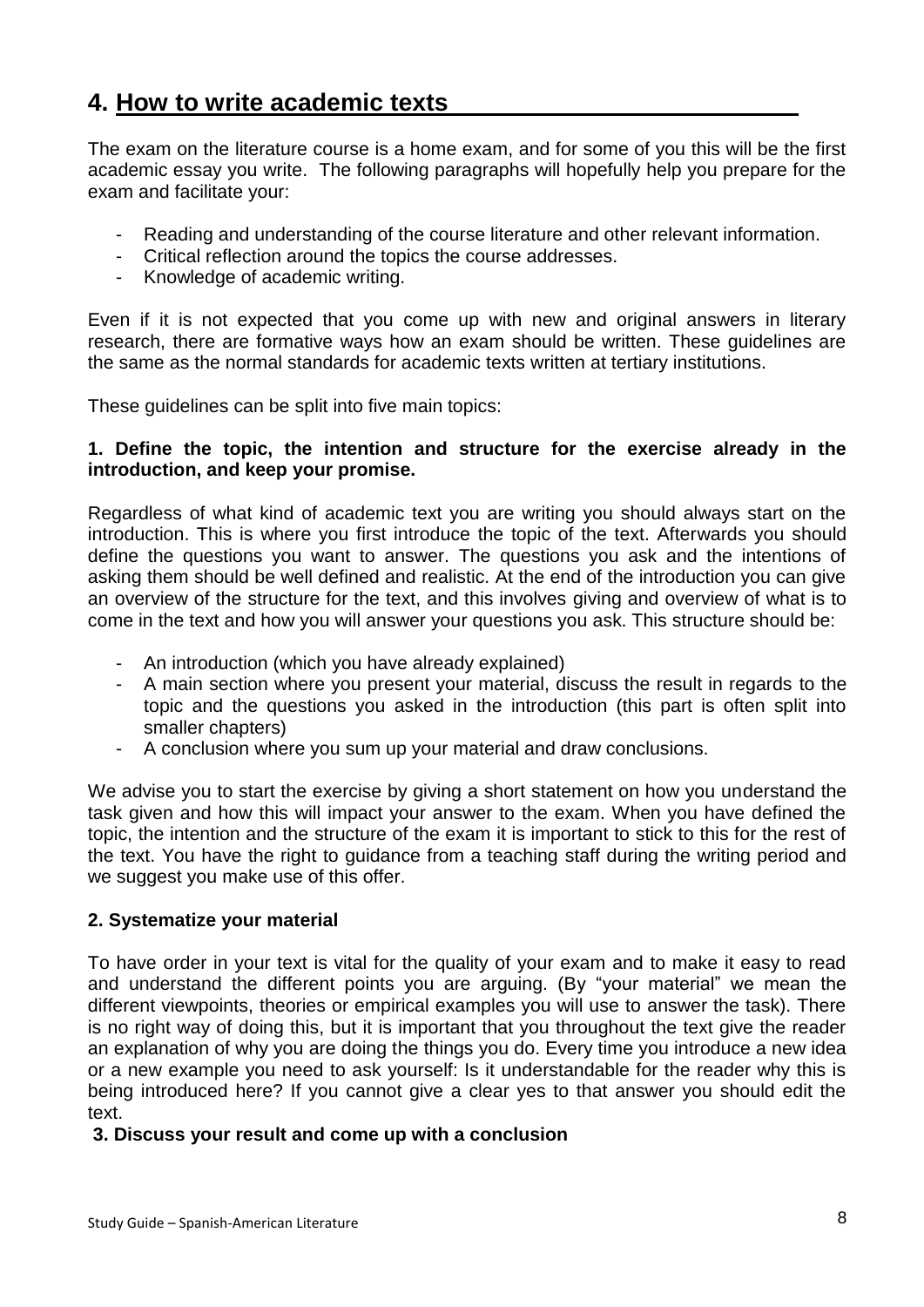How you discuss your material is crucial to the quality of the text. Nevertheless, be humble towards the text you are referring to and do not come with your own distinct opinions. Explain the different views, the theoretical viewpoints and the empirical examples and put them in relation to the rest of the text and the questions you asked in the introduction. Try to put the different theories up against each other, explain the similarities and differences, pros and cons, and always discuss this with the help of other texts. At the end of the text this discussion should be summed up and you should come with a conclusion based on the previous discussion.

#### **4. Write clearly and understandable**

Even if academic texts should be written in a formal language, there is no use using intricate sentences. On the contrary, you should try to explain the discussion as clear as possible. It is also a good idea to have flow in the text, so work on getting good flow between the paragraphs. Avoid single sentences with no connection to the surroundings and always have a short introduction or explanation if the text suddenly jumps from one main argument to another. It can be a good idea to split the text into chapters, but still try to have logic switches between the different parts. This can include mentioning the questions in the introduction and as long as you do not exaggerate, re-mentioning important things can be a good thing.

#### **5. Sort out the technical aspects.**

#### **References in the text**

You must reference after every quotation, or after each paragraph that refers to someone else's' literature, viewpoints or other specific information. These references should be written in parentheses in the right spot in the text (always after the paragraph or quotation). These references should only include the last name and year of publication. If it is a direct quotation the page should also be mentioned. I.e. (Ekern 1986) (UDNP 2004: 37).

#### **Reference list**

All references mentioned in the text needs to be completely referred to in a reference list at the end of a document. This list should be organised alphabetically after the last name of the author. The reference list should have the following format:

Author's last name, first name or initials (year of publication in parentheses) "Title", place of publication (normally a city), name of publicist, i.e:

Woodward, Ralph Lee (1999)"Central America, A Nation Divided", New York: Oxford University Press

If you refer to an article that is a part of an anthology or article collection (meaning a book with different authors), you must write the reference like this: Author's last name, first name or initials (year of publication in parentheses), "Title of article", author of the article in Title of the book, place of publication, name of publicist, i.e.:

Larrain, Jorge (1999) "Modernity and Identity: Cultural Change in Latin America" Robert N.Gwynne and Cristobal Kay, Latin America Transformed. Globalization and Modernity, London: Arnold Publishers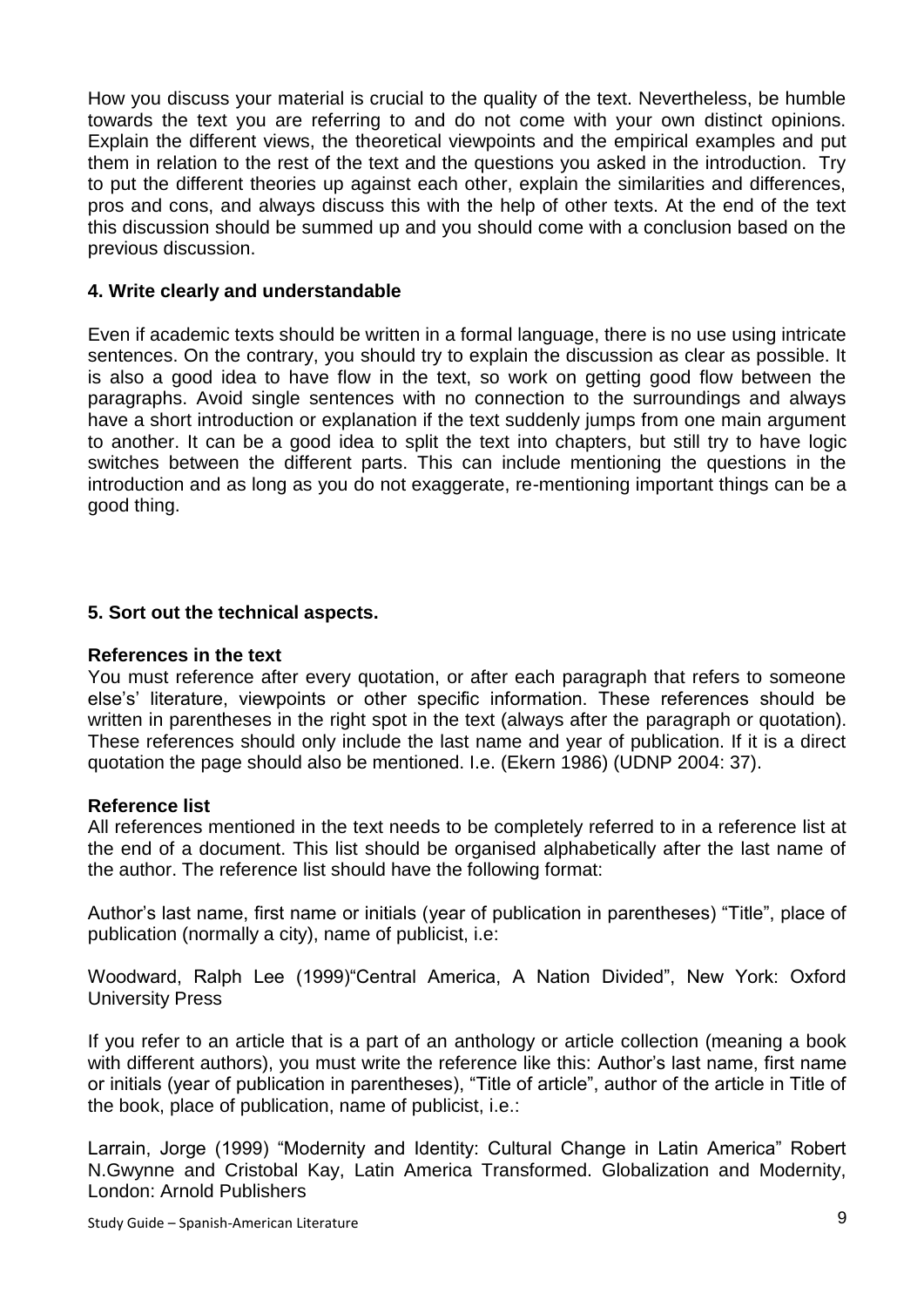When you refer to an article from a magazine the reference list should have the following format: Author's last name, first name or initials (year of publication in parentheses), "Title of the article" in Name of Magazine, edition, page number, i.e.:

Vilas, Carlos (1992) "Family Affairs:Class,Lineage and Politics in Contemporary Nicaragua" In Journal of Latin American Studies 24,s 306-341.

Only references that are actually used in the exam should be referred to and written in the reference list.

#### Format

The exam should be written in Times New Roman, 12 point, 1,5 line spacing, 3cm margin (left and right). This equals approximately 400 words per page. page.